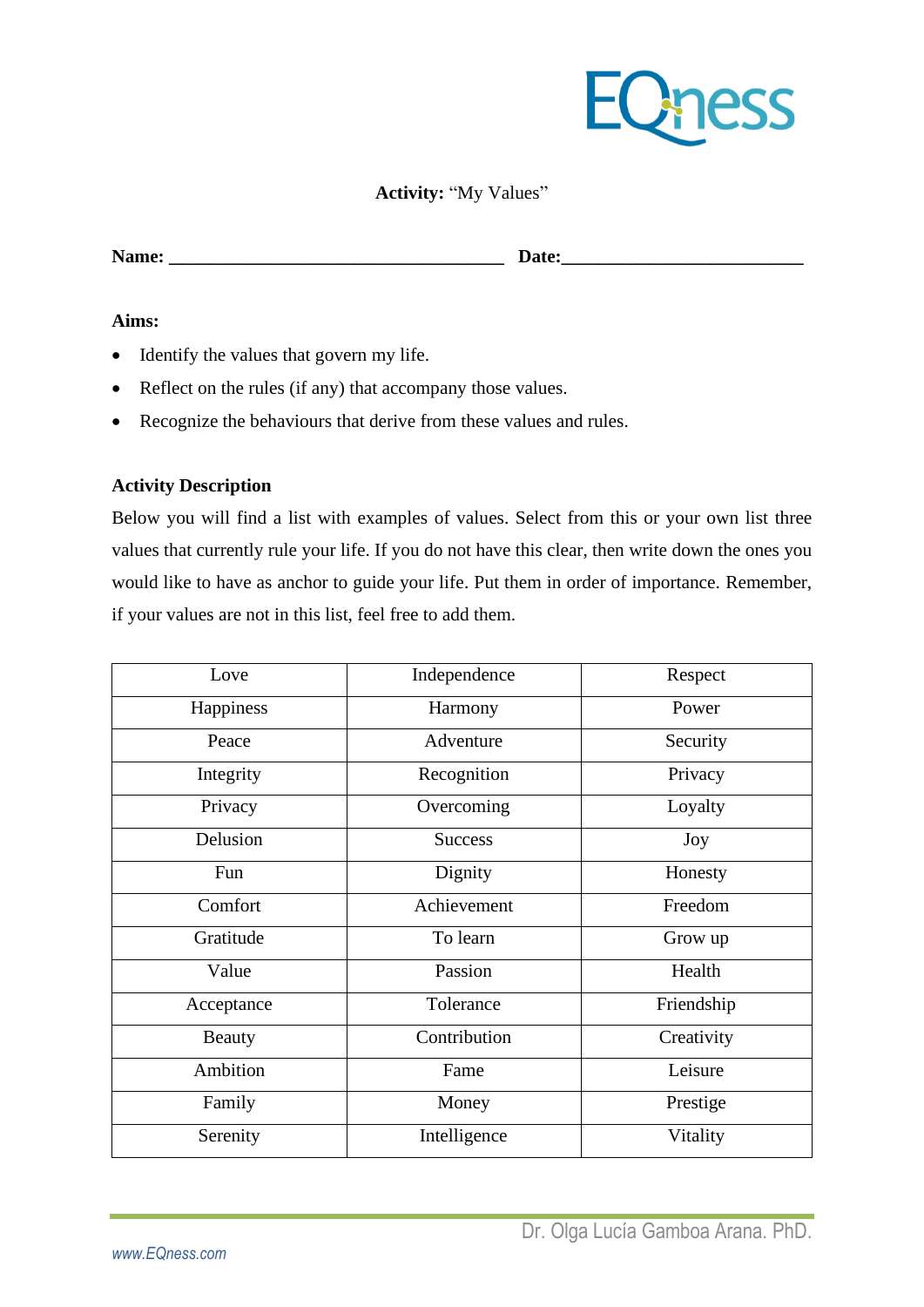

Now, for each of the values you selected, answer the following questions.

# **1. What does each of these values mean to you and how each of them affects your lifestyle?**

E.g., Honesty, is the main value in my life. It is important for me to be honest, because it helps me see things as they are inside myself and accept what I can and cannot improve or change. In this way, I can honour my uniqueness, living an authentic life without pretending to be what I am not. I also expect from others to be honest, because in this way I can develop trustworthy relationships with people that are not afraid to be who they are, or to speak their minds. It makes everything easier.

**2. What decisions have you recently made that are consistent with your values?** E.g., Solving a situation with a close friend, making decisions related to work…..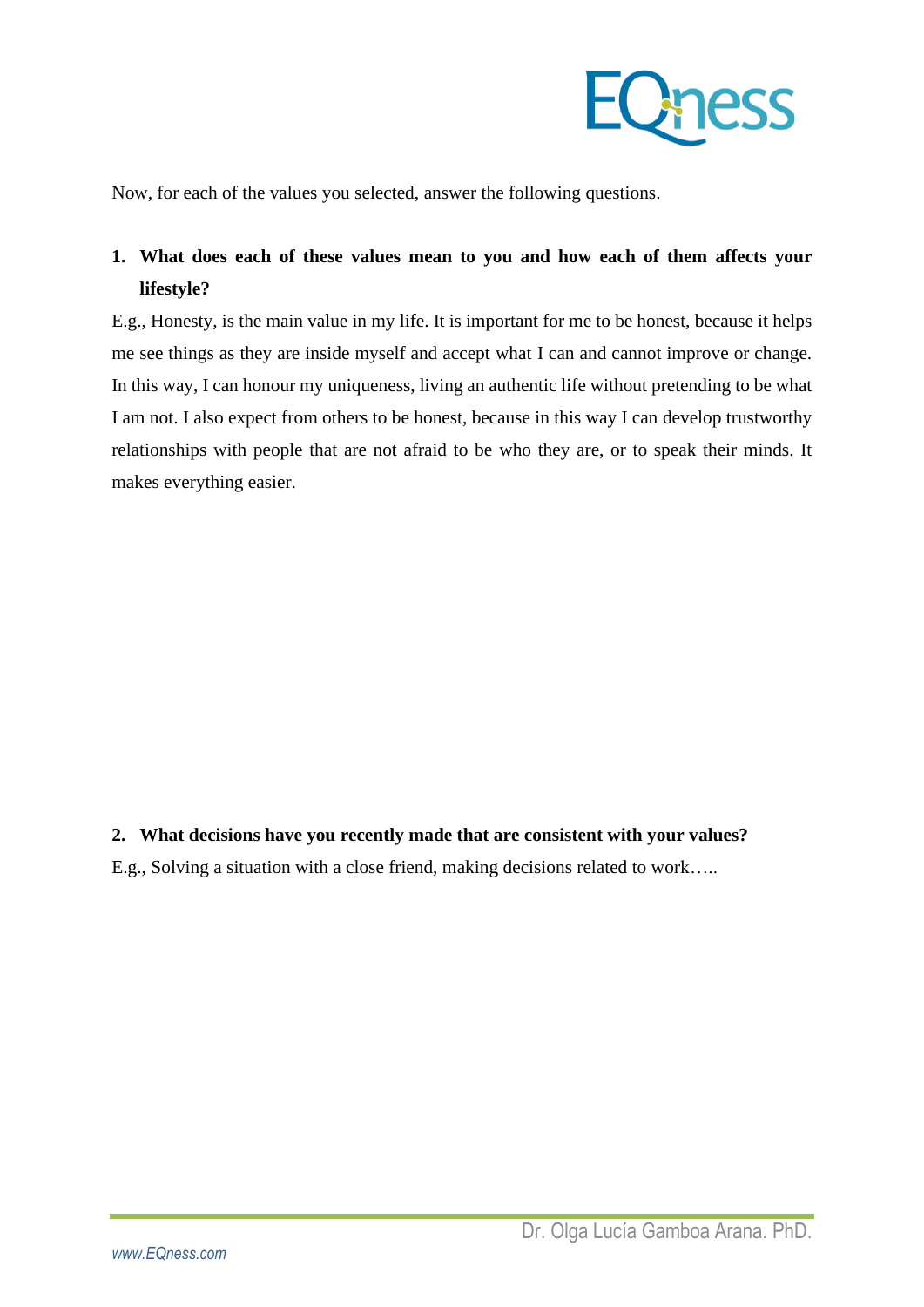

# **3. What do you do when your values are not met?**

E.g., I normally do nothing and get resentful because I do not agree with people not being honest…..

**4. In case one or several of your previous answers were related to non-assertive behaviours. Reflect on how would you like to respond when your values are not met?** E.g., I would like to make a pause and open a space to express my disagreement on the situation. I would like to ask what happened, to be able to understand the situation (why they were not honest) and based on that, decide if I accept it or not. I would also like to be able to peacefully let go of a situation or relationship if I realize that changes are unlikely to happen in a near future, since this cause me pain.